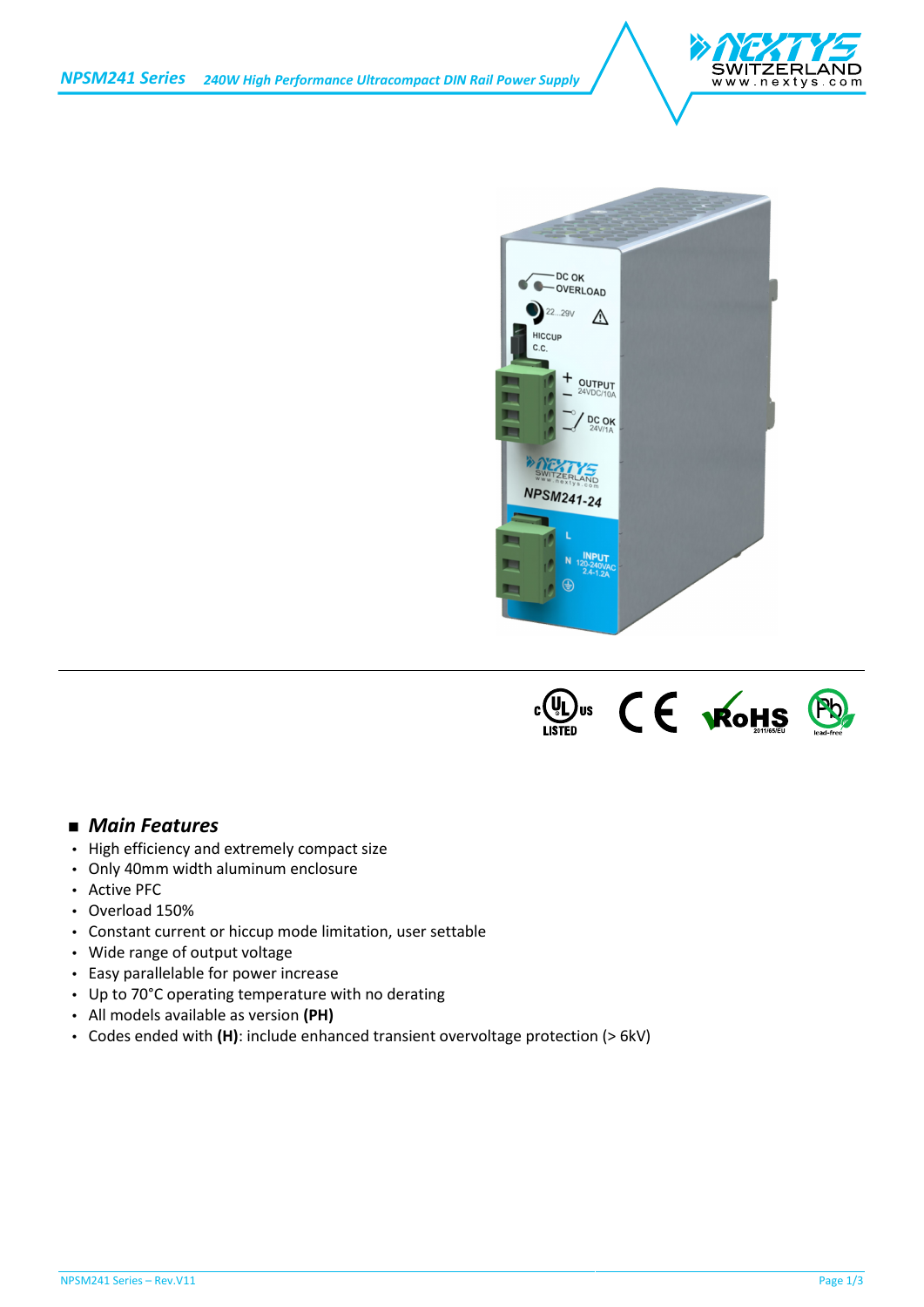# *NPSM241 Series 240W High Performance Ultracompact DIN Rail Power Supply*



## **TECHNICAL DATA**

| Model type <sup>1</sup>                             | <b>NPSM241-12 (P,H)</b>                                                                                                              | <b>NPSM241-24 (P,H)</b>                                       | <b>NPSM241-36 (P,H)</b>                                                  | $NPSM24\overline{1-48P(H)}$ | <b>NPSM241-72P (H)</b> |  |
|-----------------------------------------------------|--------------------------------------------------------------------------------------------------------------------------------------|---------------------------------------------------------------|--------------------------------------------------------------------------|-----------------------------|------------------------|--|
| <b>OUTPUT DATA</b>                                  |                                                                                                                                      |                                                               |                                                                          |                             |                        |  |
| Rated voltage                                       | 12Vdc                                                                                                                                | 24Vdc                                                         | 36Vdc                                                                    | 48Vdc                       | 72Vdc                  |  |
| Adj. output voltage range                           | 1215Vdc                                                                                                                              | 2229Vdc                                                       | 3240Vdc                                                                  | 4555Vdc                     | 7085Vdc                |  |
| Continuous current                                  | 15A                                                                                                                                  | 10A                                                           | 7.0A                                                                     | 5.0A                        | 3.3A                   |  |
| Overload limit in constant current mode             | 17A                                                                                                                                  | 11A                                                           | 7.5A                                                                     | 7.0A                        | 4.0A                   |  |
| Overload limit in hiccup mode (max. 5s)             | 20A                                                                                                                                  | 15A                                                           | 10A                                                                      | 8.5A                        | 5.5A                   |  |
| Load regulation                                     | $\leq 2\%$                                                                                                                           |                                                               |                                                                          | $\leq 1\%$                  |                        |  |
| Ripple & Noise <sup>2</sup>                         | $\leq 160$ mVpp                                                                                                                      | $\leq$ 260mVpp                                                | $\leq$ 300mVpp                                                           | $\leq 400$ mVpp             | $\leq$ 550mVpp         |  |
| Hold up time                                        | $\geq$ 25ms                                                                                                                          | $\geq$ 20ms                                                   | $\geq 15$ ms                                                             | $\geq$ 20ms                 | $\geq 15 \text{ms}$    |  |
|                                                     | ٠                                                                                                                                    |                                                               | Overload, short circuit: Constant current or Hiccup mode (user settable) |                             |                        |  |
| Protections                                         | ٠<br>Thermal protection                                                                                                              |                                                               |                                                                          |                             |                        |  |
|                                                     | Input undervoltage lockout                                                                                                           |                                                               |                                                                          |                             |                        |  |
|                                                     | Output overvoltage<br>٠                                                                                                              |                                                               |                                                                          |                             |                        |  |
| Output overvoltage protection                       | $\geq 18$ Vdc                                                                                                                        | $\geq$ 33Vdc                                                  | $\geq$ 51Vdc                                                             | $\geq 68$ Vdc               | $\geq 100$ Vdc         |  |
|                                                     | ٠<br>DC OK - green LED                                                                                                               |                                                               |                                                                          |                             |                        |  |
| <b>Status Signals</b>                               | <b>OVERLOAD</b> - red LED<br>٠                                                                                                       |                                                               |                                                                          |                             |                        |  |
|                                                     | ٠                                                                                                                                    | DC OK - dry contact (NO, 24Vdc / 1A)                          |                                                                          |                             |                        |  |
|                                                     | ٠                                                                                                                                    | Possible for power or redundancy (with external ORing module) |                                                                          |                             |                        |  |
| Parallel connection <sup>3</sup>                    | ٠                                                                                                                                    | P (models) - include internal ORing circuit                   |                                                                          |                             |                        |  |
| <b>INPUT DATA</b>                                   |                                                                                                                                      |                                                               |                                                                          |                             |                        |  |
|                                                     |                                                                                                                                      |                                                               | Nominal: 120240Vac (UL certified)                                        |                             |                        |  |
| Input AC rated voltage                              | Range: 90264Vac<br>4763Hz                                                                                                            |                                                               |                                                                          |                             |                        |  |
| Frequency                                           |                                                                                                                                      |                                                               |                                                                          |                             |                        |  |
| Input DC rated voltage                              |                                                                                                                                      | 110345Vdc                                                     |                                                                          |                             |                        |  |
|                                                     |                                                                                                                                      |                                                               |                                                                          |                             |                        |  |
| Input AC rated current<br>$Vin = 120$ Vac           | 2.4A                                                                                                                                 |                                                               | 3.0A                                                                     |                             | 2.4A                   |  |
| $Vin = 240$ Vac                                     | 1.2A                                                                                                                                 |                                                               | 1.5A                                                                     |                             | 1.2A                   |  |
|                                                     |                                                                                                                                      |                                                               |                                                                          |                             |                        |  |
| Input DC rated current                              |                                                                                                                                      |                                                               |                                                                          |                             |                        |  |
| $V$ in = 110 $V$ dc<br>$Vin = 345Vdc$               | 2.5A<br>1.2A                                                                                                                         | 2.6A<br>0.9A                                                  | 2.5A<br>1.2A                                                             |                             | 2.6A<br>0.9A           |  |
|                                                     |                                                                                                                                      |                                                               |                                                                          |                             |                        |  |
| Power factor correction                             | Active $/ > 0.9$                                                                                                                     |                                                               |                                                                          |                             |                        |  |
| Inrush peak current <sup>4</sup> / I <sup>2</sup> t | ≤ 34A / $0.66A^2s$                                                                                                                   |                                                               |                                                                          |                             |                        |  |
| Touch (leakage) current                             | $\leq 0.6$ mA                                                                                                                        |                                                               |                                                                          |                             |                        |  |
| Internal protection fuse                            | Fuse 6.3AT (not user replaceable)                                                                                                    |                                                               |                                                                          |                             |                        |  |
|                                                     | Fuse 10AT or MCB 10A C curve<br>It is strongly recommended to provide external surge arresters (SPD) according to local regulations. |                                                               |                                                                          |                             |                        |  |
| Recommended external protection                     |                                                                                                                                      |                                                               |                                                                          |                             |                        |  |
| <b>GENERAL DATA</b>                                 |                                                                                                                                      |                                                               |                                                                          |                             |                        |  |
| Efficiency                                          | > 90%                                                                                                                                | >93%                                                          | >93%                                                                     |                             | >93.5%                 |  |
| Dissipated power                                    | < 25W                                                                                                                                | < 19W                                                         | < 19W                                                                    |                             | < 17W                  |  |
|                                                     |                                                                                                                                      |                                                               | $-40^{\circ}$ C+70°C                                                     |                             |                        |  |
| Operating temperature <sup>5</sup>                  | UL certified up to 70°C                                                                                                              |                                                               |                                                                          |                             |                        |  |
| Derating                                            | No derating                                                                                                                          |                                                               |                                                                          |                             |                        |  |
| Storage temperature                                 |                                                                                                                                      |                                                               |                                                                          |                             |                        |  |
|                                                     | $-40^{\circ}$ C + 80 $^{\circ}$ C                                                                                                    |                                                               |                                                                          |                             |                        |  |
| Humidity                                            | 595% r.H. non condensing                                                                                                             |                                                               |                                                                          |                             |                        |  |
| Life time expectation                               | 221'288h (25.2 years) at 25°C ambient full load                                                                                      |                                                               |                                                                          |                             |                        |  |
| <b>MTBF</b>                                         | ٠<br>MIL-HDBK-217F                                                                                                                   |                                                               | > 600'000h at 25°C ambient full load                                     |                             |                        |  |
| Overvoltage category                                | EN50178<br>٠                                                                                                                         | Ш                                                             |                                                                          |                             |                        |  |
| Pollution degree                                    | IEC60664-1<br>٠                                                                                                                      | $\overline{2}$                                                |                                                                          |                             |                        |  |
| <b>Protection Class</b>                             | <b>CLASS</b><br>٠                                                                                                                    | $\mathbf{I}$                                                  |                                                                          |                             |                        |  |
| Input / output isolation                            |                                                                                                                                      |                                                               | 4.2kVdc                                                                  |                             |                        |  |
| Input / ground isolation                            |                                                                                                                                      |                                                               | 2.2kVdc                                                                  |                             |                        |  |
|                                                     |                                                                                                                                      |                                                               |                                                                          |                             |                        |  |
| Output / ground isolation                           |                                                                                                                                      |                                                               | 0.75kVdc                                                                 |                             |                        |  |
|                                                     | <b>UL508</b><br>٠                                                                                                                    | (certified E356563)                                           |                                                                          |                             |                        |  |
| Safety Standards <sup>6</sup>                       | EN60950                                                                                                                              | (reference)                                                   |                                                                          |                             |                        |  |
|                                                     | EN50178                                                                                                                              | (reference)                                                   |                                                                          |                             |                        |  |
|                                                     | EN55011 (CISPR11)<br>٠                                                                                                               | Class B                                                       |                                                                          |                             |                        |  |
| <b>EMC</b> Emission                                 | EN55022 (CISPR22)<br>٠                                                                                                               | Class B                                                       |                                                                          |                             |                        |  |
|                                                     | EN61000-3-2<br>٠                                                                                                                     | Class A                                                       |                                                                          |                             |                        |  |
|                                                     | EN61000-4-2<br>٠                                                                                                                     | Level 3                                                       |                                                                          |                             |                        |  |
|                                                     | EN61000-4-3                                                                                                                          | Level 3                                                       |                                                                          |                             |                        |  |
| <b>EMC Immunity</b>                                 | EN61000-4-4<br>٠                                                                                                                     | Level 4                                                       |                                                                          |                             |                        |  |
|                                                     | EN61000-4-5<br>٠                                                                                                                     | Level 4                                                       |                                                                          |                             |                        |  |
|                                                     | EN61000-4-11                                                                                                                         | Level 2                                                       |                                                                          |                             |                        |  |
| Protection degree                                   | ٠<br>EN60529                                                                                                                         | <b>IP20</b>                                                   |                                                                          |                             |                        |  |
| Vibration sinuosoidal                               | IEC 60068-2-6<br>٠                                                                                                                   |                                                               | (5-17.8Hz: ±1.6mm; 17.8-500Hz: 2g 2hours / axis (X,Y,Z)                  |                             |                        |  |
| Shock                                               | IEC 60068-2-27<br>(30g 6ms, 20g 11ms; 3 bumps / direction, 18 bumps total)<br>٠                                                      |                                                               |                                                                          |                             |                        |  |
| Connection terminals                                | 2.5mm <sup>2</sup> , screw type pluggable (2412AWG)                                                                                  |                                                               |                                                                          |                             |                        |  |
|                                                     |                                                                                                                                      |                                                               |                                                                          |                             |                        |  |